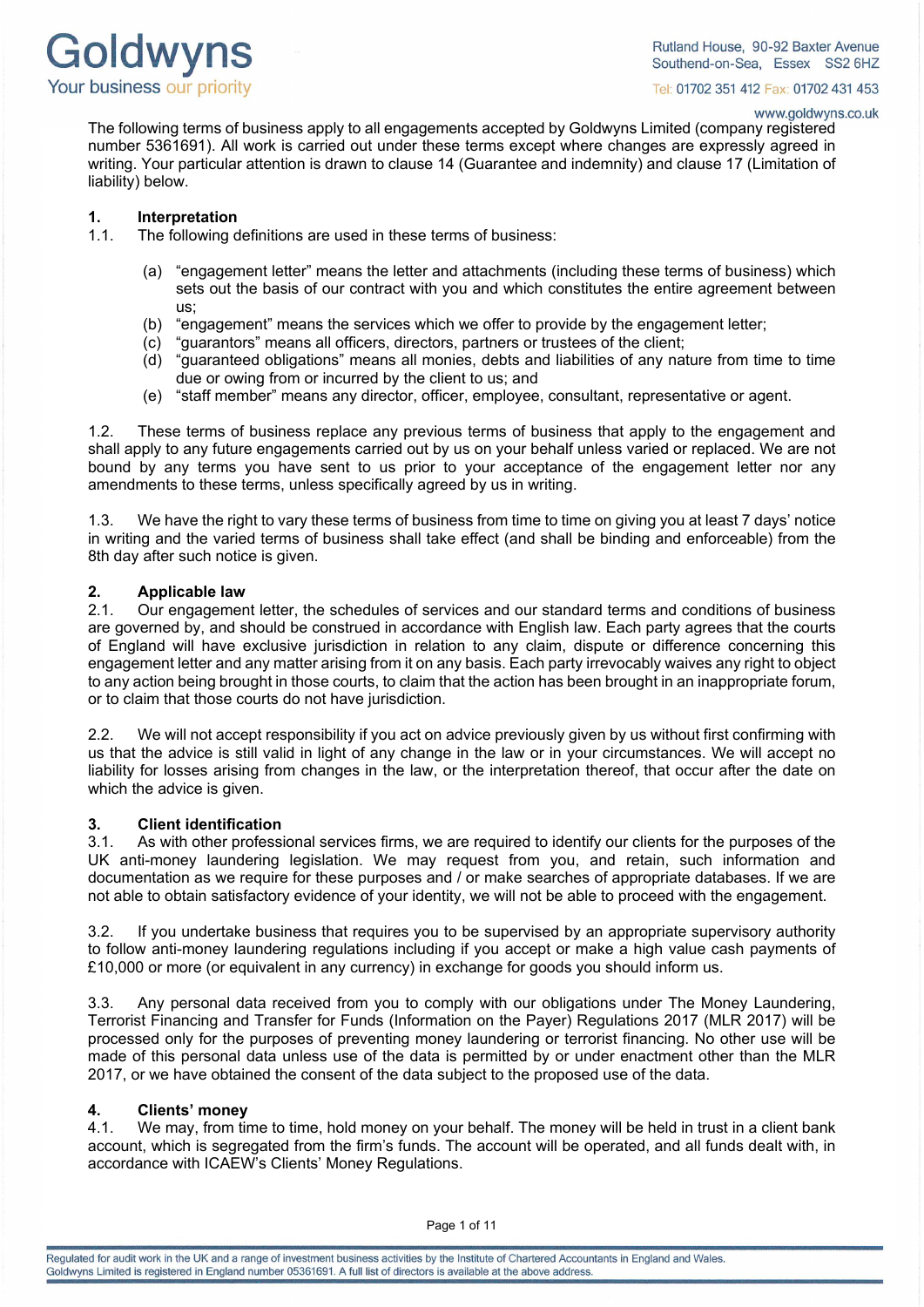Goldwyns Your business our priority

Rutland House, 90-92 Baxter Avenue Southend-on-Sea. Essex SS2 6HZ

Tel: 01702 351 412 Fax: 01702 431 453

#### www.goldwyns.co.uk

4.2. To avoid excessive administration, interest will only be paid to you if the amount earned on the balances held on your behalf in any calendar year exceeds £100. Any such interest would be calculated using the prevailing rate applied by Barclays Bank Plc for small deposits subject to the minimum period of notice for withdrawals. Subject to any tax legislation, interest will be paid gross.

4.3. If the total sum of money held on your behalf exceeds £10,000 for a period of more than 30 days, or such sum is likely to be held for more than 30 days, then the money will be placed in a separate client bank account designated specifically to you. Any interest earned on such money will be paid to you.

4.4. We will return monies held on your behalf promptly, as soon as there is no longer any reason to retain those funds. If any funds remain in our client account that are unclaimed, and the client to which they relate has remained untraced for five years, or we as a firm cease to practise, we may pay those monies to a registered charity.

#### **5. Commissions or other benefits**

5.1. In some circumstances we may receive commissions or other benefits for introductions to other professionals or in respect of transactions which we arrange for you.

5.2. If this happens, we will notify you in writing of the amount and terms of payment and receipt of any such commissions or benefits unless the amount does not exceed £500.00.

5.3. The fees you would otherwise pay will not be reduced by the amount of the commissions or benefits. You agree that we can retain the commission or other benefits without being liable to account to you for any such amounts.

### **6. Client responsibilities**

6.1. It is your responsibility to provide us with complete, accurate and timely information necessary for our engagement. We will not be responsible for any consequences that may arise from your failure to do so and such failures may result in additional fees.

6.2. The reports, letters, information and advice that we provide to you are given in confidence and are provided for your information. They should not be used for any other purpose or referred to in any other document or made available to any other party without our prior written permission. The only exceptions to this requirement are: others within your own organisation; your professional advisors acting in such capacity; or as required by a court, regulatory body or governmental agency of competent jurisdiction.

6.3. Oral comments made in discussion with you about reports, letters, information and advice that we provide will not have any greater significance than explanations or other material contained therein and reliance may only be placed on written information and comments.

6.4. Where it is envisaged that reports, letters, information or advice given by us to you will be provided to, or used by, a third party we reserve the right to agree with you terms regarding such provision or to require the third party to enter into a direct relationship with us. Unless otherwise agreed in writing, we recognise no responsibility whatsoever other than that owed to you as at the date on which our report or other advice is given. Accordingly, none of these terms, or the terms of any such document, is enforceable under the Contract (Rights of Third Parties) Act 1999 by a person who is not a party to it.

6.5. You will agree the terms under which we provide any opinions, certificates or reports to third parties with us in advance and will not commit us without our prior written consent. If we become liable to any third party in respect of any opinion, certificate or report given by us which is inaccurate or misleading as a direct result of your failure to supply us with complete, accurate and timely information that could reasonably be expected to have a material impact on our opinions, certificates or reports to third parties, then you are liable to indemnify us against any liability which we may have arising from such failure to supply information.

6.6. Where information that is, or may be, relevant to our work has been provided to someone in the firm other than those individuals who are carrying out the firm's responsibilities for that work, you accept that knowledge of that information will not automatically be imputed to those individuals.

# **7. Confidentiality**

Unless we are authorised by you to disclose information on your behalf, we confirm that if you give us confidential information we will, at all times during and after this engagement, keep it confidential, except as

Page 2 of 11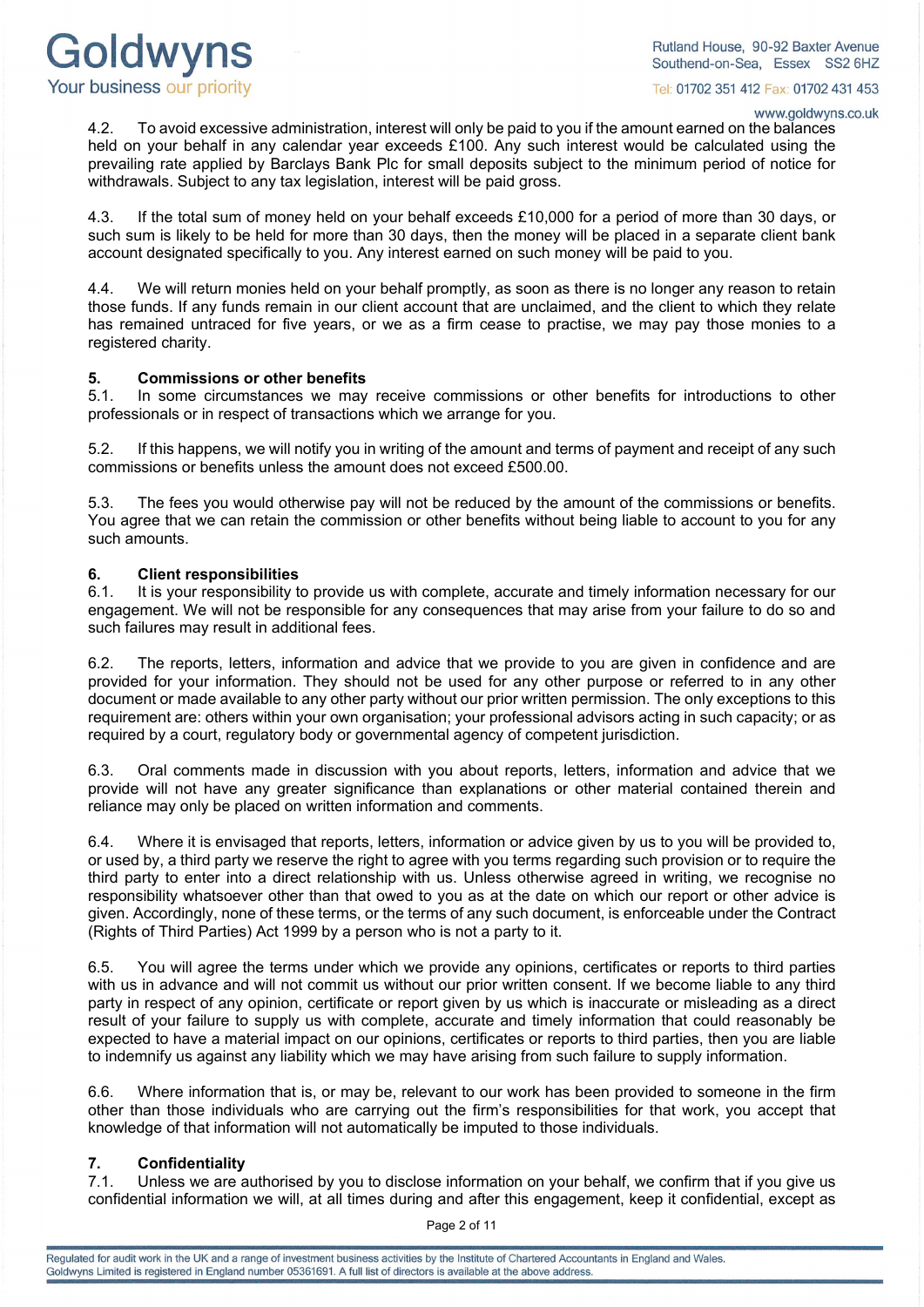

www.goldwyns.co.uk

required by law or as provided for in regulatory, ethical or other professional pronouncements applicable to us or our engagement.

7.2. You agree that, if we act for other clients who are or who become your competitors, to comply with our duty of confidentiality it will be sufficient for us to take such steps as we think appropriate to preserve the confidentiality of information given to us by you, both during and after this engagement. These may include taking the same or similar steps as we take in respect of the confidentiality of our own information.

7.3. In addition, if we act for other clients whose interests are or may be adverse to yours, we will manage the conflict by implementing additional safeguards to preserve confidentiality. Safeguards may include measures such as separate teams and physical separation of those teams, and separate arrangements for storage of, and access to, information.

7.4. You agree that the effective implementation of such steps or safeguards as described above will provide adequate measures to avoid any real risk of confidentiality being impaired.

7.5. We may, on occasions, subcontract work on your affairs to other tax or accounting professionals. The subcontractors will be bound by our client confidentiality terms.

7.6. We will inform you of the proposed use of a subcontractor before they commence work, except where your data will not be transferred out of our systems and the subcontractor is bound by confidentiality terms equivalent to an employee.

## **8. Conflicts of interest**

We will inform you if we become aware of any conflict of interest in our relationship with you or in our relationship with you and another client, unless we are unable to do so because of our confidentiality obligations. We have safeguards that can be implemented to protect the interests of different clients if a conflict arises. If conflicts are identified which cannot be managed in a way that protects your interests, we regret that we will be unable to provide further services.

8.2. If there is a conflict of interest that is capable of being addressed successfully by the adoption of suitable safeguards to protect your interests, we will adopt those safeguards. In resolving the conflict, we would be guided by ICAEW's Code of Ethics, which can be viewed a[t icaew.com/en/membership/regulations-standards](https://www.icaew.com/en/membership/regulations-standards-and-guidance/ethics)[and-guidance/ethics.](https://www.icaew.com/en/membership/regulations-standards-and-guidance/ethics) During and after our engagement, you agree that we reserve the right to act for other clients whose interests are or may compete with or be adverse to yours, subject, of course, to our obligations of confidentiality and the safeguards set out in the paragraph on confidentiality above.

## **9. Data Protection – Data controllers**

- In this clause 9, the following definitions shall apply:
	- (a) "client personal data" means any personal data provided to us by you, or on your behalf, for the purpose of providing our services to you, pursuant to our engagement letter with you;
	- (b) "data protection legislation" means all applicable privacy and data protection legislation and regulations including PECR, the GDPR and any applicable national laws, regulations and secondary legislation in the UK relating to the processing of personal data and the privacy of electronic communications, as amended, replaced or updated from time to time;
	- (c) "controller", "data subject", "personal data", and "process" shall have the meanings given to them in the data protection legislation;
	- (d) "GDPR" means the General Data Protection Regulation ((EU) 2016/679); and
	- (e) "PECR" means the Privacy and Electronic Communications (EC Directive) Regulations 2003 (SI 2426/2003).

9.2. We shall each be considered an independent data controller in relation to the client personal data. Each of us will comply with all requirements and obligations applicable to us under the data protection legislation in respect of the client personal data.

- 9.3. You shall only disclose client personal data to us where:
	- (a) you have provided the necessary information to the relevant data subjects regarding its use (and you may use or refer to our privacy notice available at [https://www.goldwyns.co.uk/about](https://www.goldwyns.co.uk/about-us/privacy-notice)[us/privacy-notice.](https://www.goldwyns.co.uk/about-us/privacy-notice))

Page 3 of 11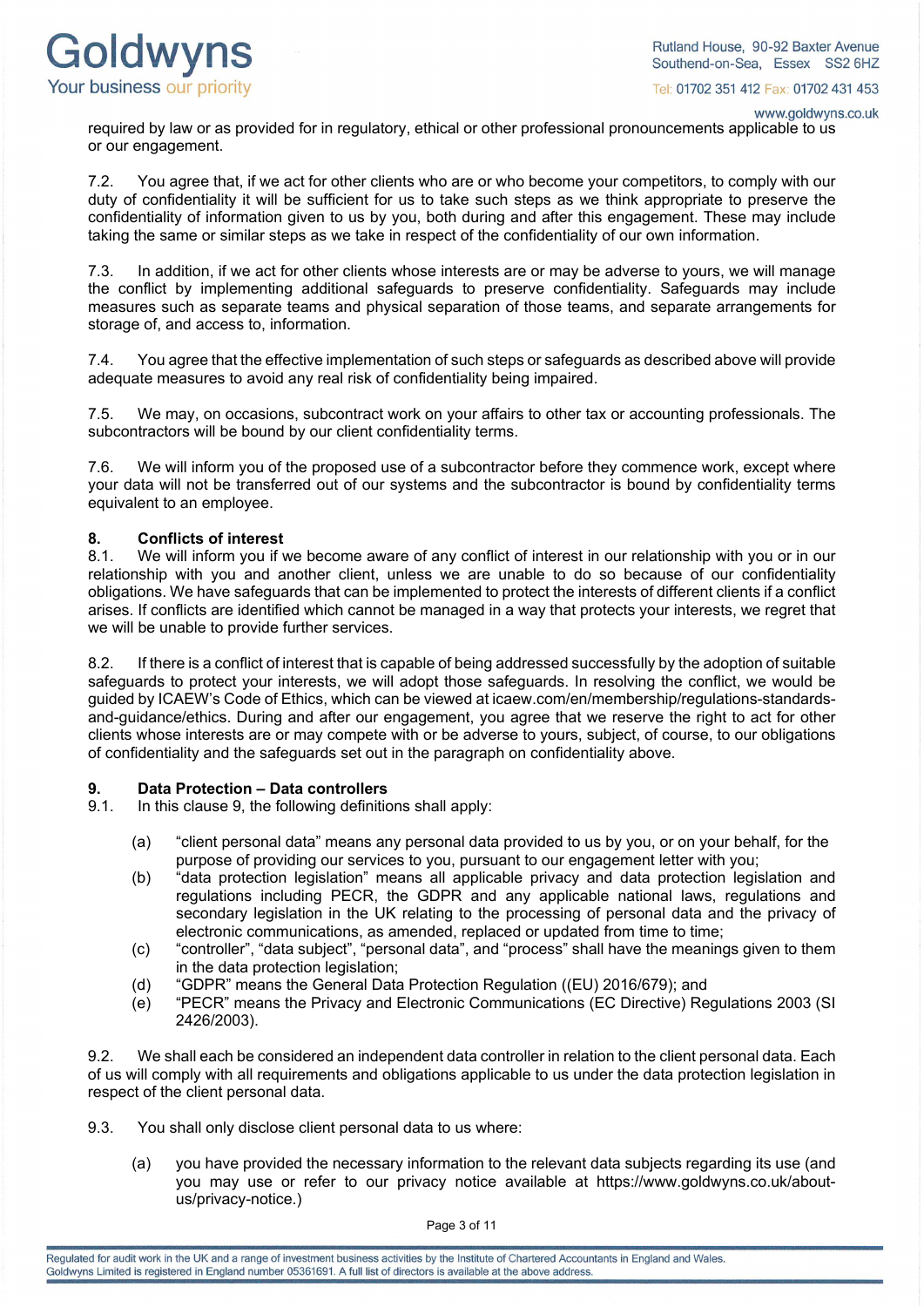Goldwyns Your business our priority

Tel: 01702 351 412 Fax: 01702 431 453

www.goldwyns.co.uk

- (b) you have a lawful basis upon which to do so, which, in the absence of any other lawful basis, shall be with the relevant data subject's consent; and
- (c) you have complied with the necessary requirements under the data protection legislation to enable you to do so.

9.4. Should you require any further details regarding our treatment of personal data, please contact any director of the firm.

9.5. We operate a full privacy policy in respect of all our services. please refer to our website (www.goldwyns.co.uk) for our full privacy notice or a copy may be provided by request.

9.6. For the purpose of providing our services to you, we may disclose the client personal data to our regulatory bodies or other third parties (for example, our professional advisors or service providers). We will only disclose client personal data to a third party (including a third party outside of the EEA) provided that the transfer is undertaken in compliance with the data protection legislation.

9.7. We may disclose the client personal data to other third parties in the context of a possible sale, merger, restructuring or financing of or investment in our business. In this event we will take appropriate measures to ensure that the security of the client personal data continues to be ensured in accordance with data protection legislation. If a change happens to our business, then the new owners may use our client personal data in the same way as set out in these terms.

9.8. In respect of the client personal data, provided that we are legally permitted to do so, we shall promptly notify you in the event that:

- (a) we receive a request, complaint or any adverse correspondence from or on behalf of a relevant data subject, to exercise their data subject rights under the data protection legislation or in respect of our processing of their personal data;
- (b) we are served with an information, enforcement or assessment notice (or any similar notices), or receive any other material communication in respect of our processing of the client personal data from a supervisory authority as defined in the data protection legislation (for example in the UK, the Information Commissioner's Officer); or
- (c) we reasonably believe that there has been any incident which resulted in the accidental or unauthorised access to, or destruction, loss, unauthorised disclosure or alteration of, the client personal data.

## **10. Data protection – data processors**

10.1. Where we provide payroll processing services (or any other similar engagement where specified), we both acknowledge that for the purposes of the data protection legislation, you are the data controller and we are the data processor. Our engagement letter sets out the scope, nature and purpose of processing by us, the duration of the processing and the types of personal data and categories of data subject.

10.2 We shall promptly notify you in the event that:

- (a) we receive a request, complaint or any adverse correspondence from or on behalf of a relevant data subject, to exercise their data subject rights under the data protection legislation or in respect of the client personal data;
- (b) we are served with an information or assessment notice, or receive any other material communication in respect of our processing of the client personal data from a supervisory body;
- (c) we appoint a sub-processor (but only if you have given us your prior written consent and where we have engaged the sub-processor on equivalent terms to these); or
- (d) we reasonably believe that there has been a personal data breach in respect of the client personal data (and without undue delay).

10.2. At your cost and upon receipt of your prior written notice, we will allow you (on an annual basis and / or in the event that we notify you of personal data breach in respect of the client personal data) reasonable access to the relevant records, files, computer or other communication systems, for the purposes of reviewing our compliance with the data protection laws.

10.3. Without prejudice to the generality of these clauses, you will ensure that you have all necessary appropriate consents and notices in place to enable the lawful transfer of the client personal data to us.

Page 4 of 11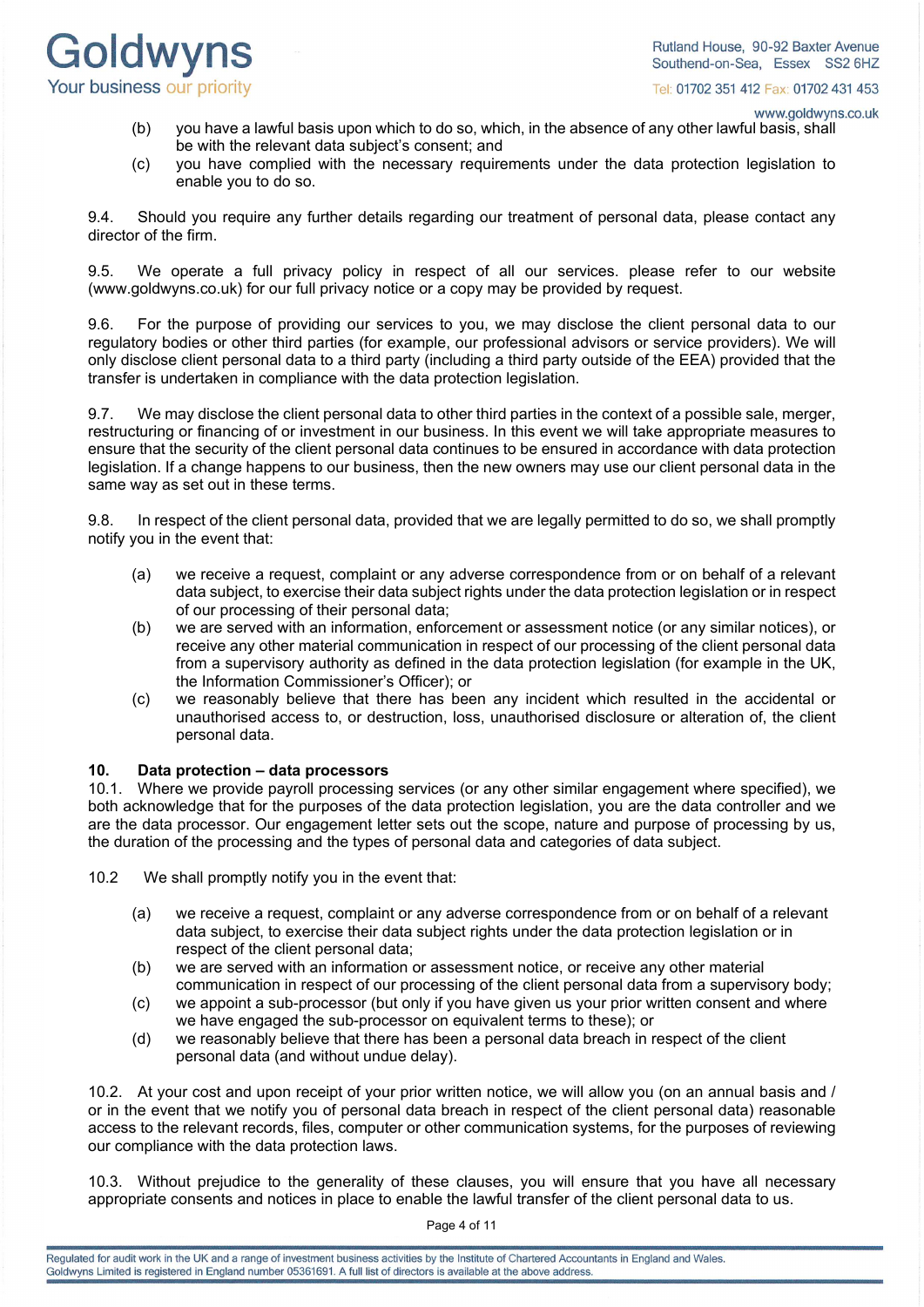

## **11. Disengagement**

If we resign or are asked to resign, we may issue a disengagement letter to ensure that our respective responsibilities are clear. If we have no contact with you for a period of 12 months or more, we may issue to your last known address a disengagement letter and thereafter cease to act.

#### **12. Electronic and other communication**

12.1. Unless you instruct us otherwise, we may, if appropriate, communicate with you and with third parties by email or other electronic means. The recipient is responsible for virus checking emails and any attachments and to carry out appropriate security checks on any information received electronically.

12.2. Particularly with electronic communication, there is a risk of non-receipt, delayed receipt, inadvertent misdirection or interception by third parties. We use security software to reduce the risk of viruses and similar damaging items being transmitted in emails or by electronic storage devices. Nevertheless, electronic communication is not totally secure and we cannot be held responsible for damage or loss caused by viruses or for communications which are corrupted or altered after despatch. Nor can we accept any liability for problems or accidental errors relating to this means of communication, especially in relation to commercially sensitive material. These are risks you must bear in return for greater efficiency and lower costs. If you do not wish to accept these risks, please let us know and we will communicate by other means, other than when electronic submission is mandatory.

12.3. Any communication by us with you sent through the postal system is deemed to arrive at your postal address two working days after the day the document was sent.

## **13. Fees and payment terms**

Our fees may depend not only upon the time spent on your affairs, but also on the level of skill and responsibility and the importance and value of the advice we provide, as well as the level of risk.

13.2. If we provide you with an estimate of our fees for any specific work, the estimate will not be contractually binding unless we explicitly state that will be the case. Otherwise, our fees will be calculated on the basis of the hours worked by each member of staff necessarily engaged on your affairs, multiplied by their charge-out rate per hour, with VAT then being charged thereon. Indicative hourly charge-out rates are £150 for a partner / director; £120 for a manager or £95 for assistants and junior staff.

13.3. We may, at our discretion, require our invoice(s) to be paid in full before our reports are signed and accounts or returns are filed.

13.4. If requested, we may indicate a fixed fee for the provision of specific services or an indicative range of fees for a particular assignment. It is not our practice to identify fixed fees for more than a year ahead as such fee quotes need to be reviewed in the light of events. If it becomes apparent to us, due to unforeseen circumstances, that a fee quote is inadequate, we reserve the right to notify you of a revised figure or range and to seek your agreement thereto.

13.5. In some cases, you may be entitled to assistance with your professional fees, particularly in relation to any investigation into your tax affairs by HMRC. Assistance may be provided through insurance policies you hold or via membership of a professional or trade body. Other than where such insurance was arranged through us, you will need to advise us of any such insurance cover you have. You will remain liable for our fees regardless of whether all or part are liable to be paid by your insurers or another party.

13.6. We reserve the right to increase our costs annually in line with inflation, subject to a minimum of 3%.

13.7. We will bill at appropriate intervals during the course of our engagement and our invoices will be due for payment upon presentation. Our fees are exclusive of VAT which will be added where it is chargeable. Any disbursements we incur on your behalf, and expenses incurred in the course of carrying out our work for you, will be added to our invoices where appropriate.

13.8. Unless otherwise agreed to the contrary, our fees do not include the costs of any third party, counsel or other professional fees. If these costs are incurred to fulfil our engagement, such necessary additional charges may be payable by you.

Page 5 of 11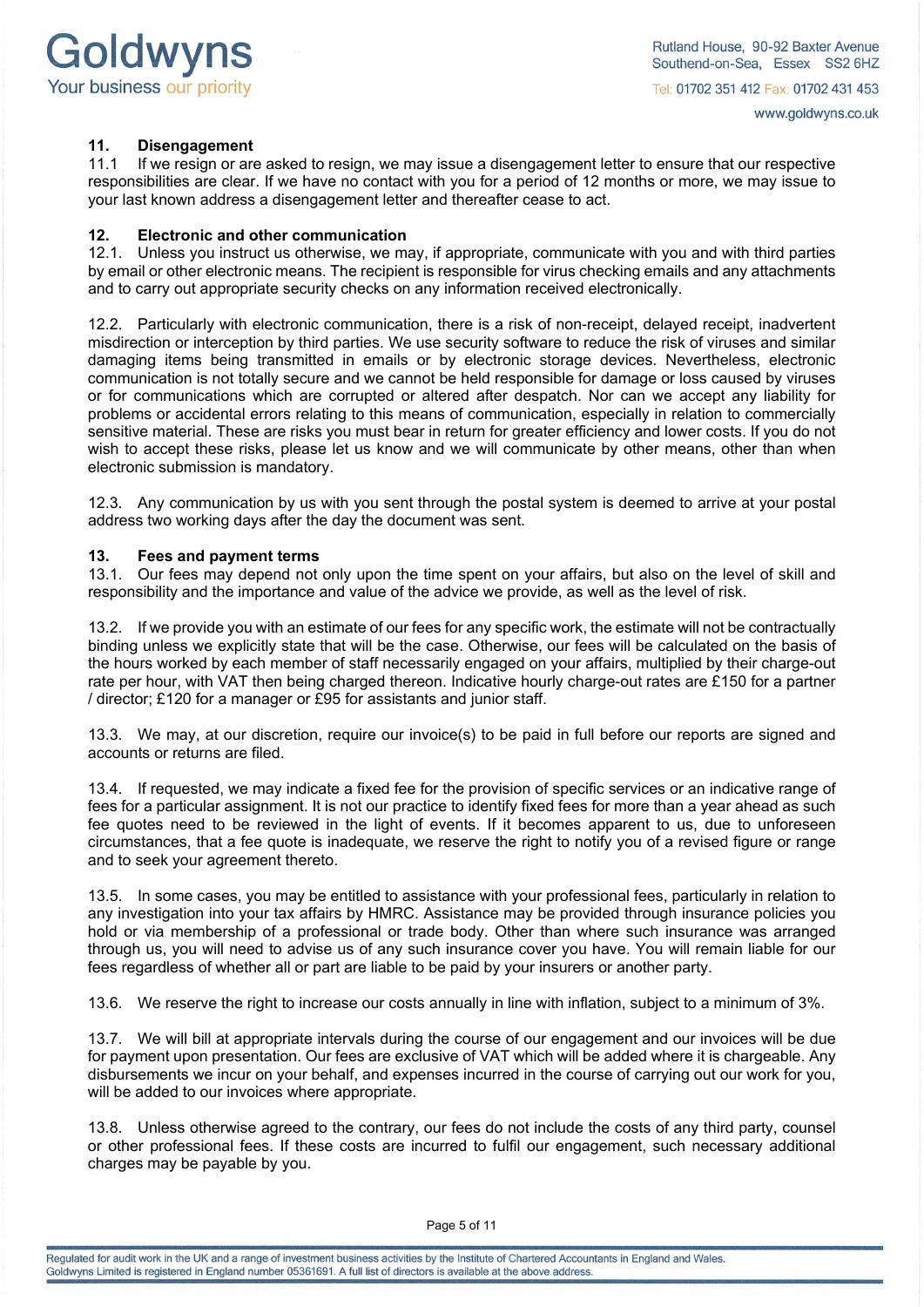

www.goldwyns.co.uk

13.9. It is our normal practice to issue interim invoices when dealing with continuous or recurring work. The payment terms for interim invoices are the same as for invoiced fees.

13.10. We reserve the right to charge interest on late paid invoices at the rate of 3% above bank base rates (which shall be compounded monthly), or the rate currently in force under the Late Payment of Commercial Debts (Interest) Act 1998. We also reserve the right to suspend our services or to cease to act for you, having given written notice, if payment of any fees is unduly delayed. We intend to exercise these rights only if it is fair and reasonable to do so.

13.11. If you do not accept that an invoiced fee is fair and reasonable, you must notify us within 21 days of receipt, failing which, you will be deemed to have accepted that payment is due.

13.12. If a client company, trust or other entity is unable or unwilling to settle our fees, we reserve the right to seek payment from the individual (or parent company) giving us instructions on behalf of the client, and we shall be entitled to enforce any sums due against the group company or individual nominated to act for you.

13.13. Where our appointment is by a parent company on behalf of a group, invoices may be addressed to either the parent company or a group company or entity, and both parties are jointly and severally liable to pay the invoice.

13.14. On termination of the engagement you may appoint a new adviser. Where a new adviser requests professional clearance and handover information, we reserve the right to charge you a reasonable fee for the provision of handover information.

# **14. Guarantee and indemnity**

Your particular attention is drawn to this section.

14.1. In consideration of us entering into the engagement with you and providing the services, the guarantors jointly and severally (where applicable) guarantee to us and our successors, transferees and assigns that whenever you (the client) do not pay any of the guaranteed obligations as and when they fall due the guarantors shall make due and punctual payment to us on demand of the guaranteed obligations.

14.2. If the guaranteed obligations are, or become, unenforceable, invalid or illegal, the guarantors agree to indemnify us and keep us indemnified in full and on demand from and against all and any losses, costs (including legal costs and disbursements) and expenses suffered or incurred by us arising out of, or in connection with, any failure of you (the client) to perform or discharge the guaranteed obligations.

14.3. The guarantors as principal obligors and as a separate and independent obligation and liability from their obligations and liabilities under clause 14.2 agree to jointly and severally (where applicable) indemnify us and keep us indemnified in full and on demand from and against all and any losses, costs (including legal costs and disbursements) and expenses suffered or incurred by us arising out of, or in connection with, any failure of you (the client) to perform or discharge the guaranteed obligations.

14.4. This guarantee and indemnity is and shall at all times be a continuing security and shall cover the ultimate balance of all monies payable under the engagement and these terms of business, irrespective of any intermediate payment or discharge in full or in part of the guaranteed obligations.

14.5. The liability of the guarantors under this guarantee and indemnity shall not be reduced, discharged or otherwise adversely affected by:

- (a) any act, omission, matter or thing which would not have discharged or affected the liability of the guarantors had they been a principal debtor instead of a guarantor or indemnifier; or
- (b) anything done or omitted by any person which, but for this provision, might operate or exonerate or discharge the guarantors or otherwise reduce or extinguish their liability under this guarantee.

14.6. The guarantors waive any right they may have to require us (or any trustee or agent on our behalf) to proceed against or enforce any other right or claim for payment against any person before claiming from the guarantors under this clause 14.

Page 6 of 11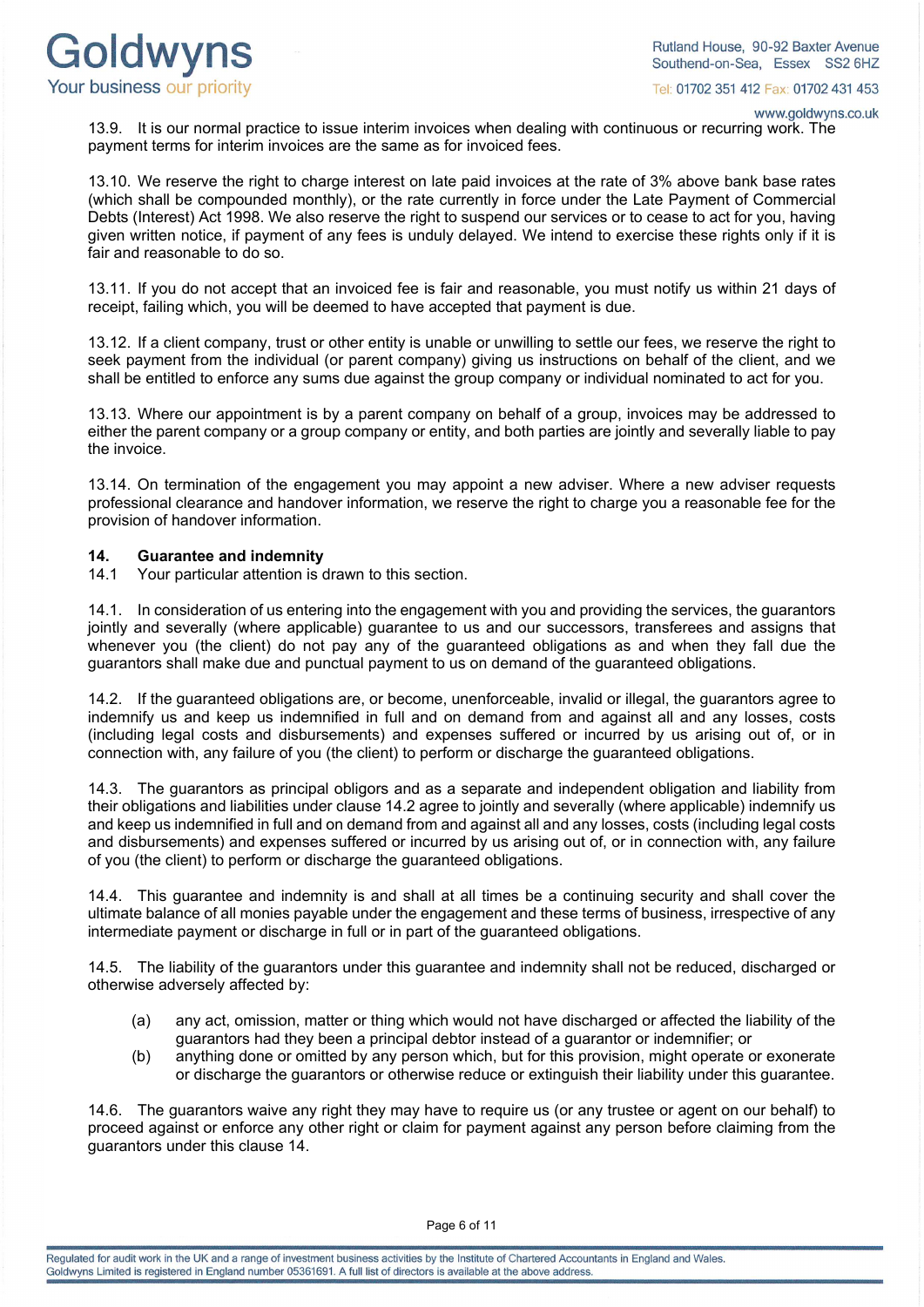

www.goldwyns.co.uk

14.7. The guarantors shall on a full indemnity basis pay to us on demand the amount of all costs and expenses (including legal and out-of-pocket expenses and any value added tax on those costs and expenses) which we incur in connection with:

- (a) the preservation, or exercise and enforcement, of any rights under or in connection with this guarantee and indemnity or any attempt so to do; and
- (b) any discharge or release of this guarantee and indemnity.

#### **15. Help us to give you the best service**

15.1. We are committed to providing you with a high-quality service that is both efficient and effective. If, at any point you would like to discuss with us how our service to you could be improved, or if you are dissatisfied with the service you are receiving, please let us know by contacting any director of the firm.

15.2. We will consider carefully any complaint you may make about our service as soon as we receive it and do all we can to explain the position to you. We will acknowledge your letter within five business days of its receipt and endeavour to deal with your complaint within eight weeks.

15.3. If we do not answer your complaint to your satisfaction, you may, of course, take up the matter with our professional body, ICAEW.

15.4. For consumer agreements only, should we be unable to resolve your complaint you may also be able to refer your complaint to an alternative dispute resolution (ADR) provider to try and reach a resolution. We will provide details of an ADR provider if we cannot resolve your complaint using our internal procedures. This is in addition to your ability to complain to ICAEW.

#### **16. Intellectual property rights and use of our name**

16.1. We will retain all intellectual property rights in any document prepared by us during the course of carrying out the engagement except where the law specifically states otherwise.

16.2. You are not permitted to use our name in any statement or document you may issue unless our prior written consent has been obtained. The only exception to this restriction would be statements or documents that, in accordance with applicable law, are to be made public.

#### **17. Limitation of liability**

17.1. Your particular attention is drawn to this section.

17.2. We will provide our services with reasonable care and skill. Our liability to you is limited to losses, damages, costs and expenses directly caused by our negligence, fraud or wilful default.

17.3. The following types of loss that are wholly excluded:

- (a) loss of profits.
- (b) loss of sales or business.
- (c) loss of agreements or contracts.
- (d) loss of anticipated savings.
- (e) loss of use or corruption of software, data or information.
- (f) loss of or damage to goodwill; and
- (g) indirect or consequential loss.

17.4. We will not be liable if such losses, penalties, interest or additional tax liabilities are caused by the acts or omissions of any other person, or due to the provision to us of incomplete, misleading or false information, or if they are caused by a failure to act on our advice or a failure to provide us with relevant information.

17.5. In particular, where we refer or introduce you to another firm, company, entity or person ("referred party") whom you engage with directly, we accept no responsibility in relation to their work or advice and will not be liable for any loss, injury, damage, cost, expense or delay caused by them and/or incurred or suffered by you. In particular, but without limitation, we will not be liable for any loss, injury, damage, cost, expense or delay arising from, or in any way connected with:

(a) any failure of the referred party to meet your requirements for all or any of the purposes for which the referred party is required by you; or

Page 7 of 11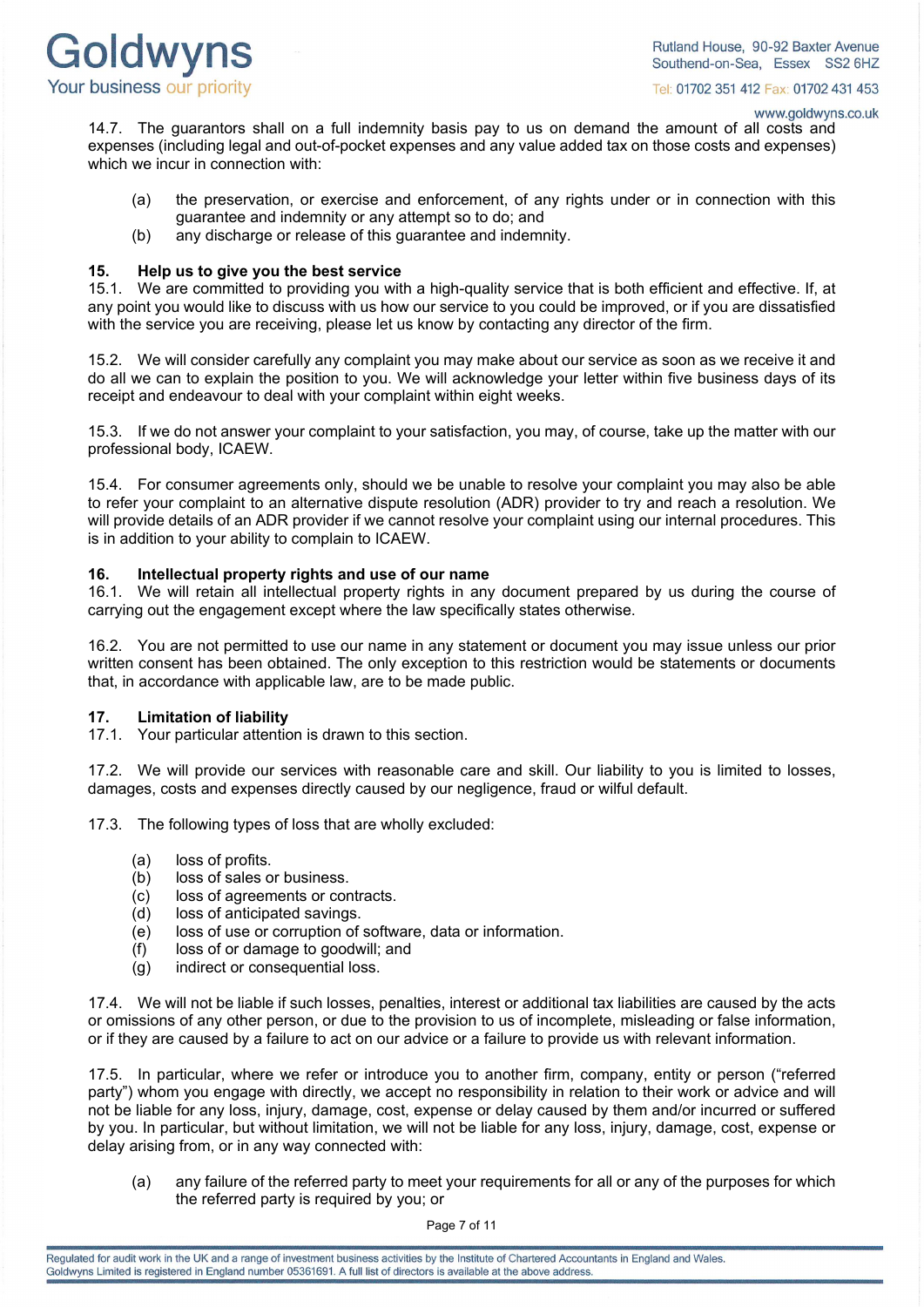

www.goldwyns.co.uk

- (b) any act or omission of a referred party, whether wilful, negligent, fraudulent, dishonest, reckless or otherwise;
- (c) any loss, injury, damage, expense or delay suffered by a referred party.

17.6. We will not be liable to you for any delay or failure to perform our obligations under this engagement letter if the delay or failure is caused by circumstances outside our reasonable control.

17.7. We will not be responsible or liable for any loss, damage or expense incurred or sustained if information material to the service we are providing is withheld or concealed from us or misrepresented to us.

17.8. However, the exclusion at 17.7 shall not apply where such misrepresentation, withholding or concealment is or should (in carrying out the procedures that we have agreed to perform with reasonable care and skill) have been evident to us without further enquiry beyond that which it would have been reasonable for us to have carried out in the circumstances.

17.9. You agree to indemnify us and our agents in respect of any claim (including any claim for negligence) arising out of any unauthorised disclosure by you or by any person for whom you are responsible of our advice and opinions, whether in writing or otherwise. This indemnity will extend to the cost of defending any such claim, including payment at our usual rates for the time that we spend in defending it.

## **18. Interpretation and severance**<br>**18.1** If any provision of our engagen

If any provision of our engagement letter or terms of business is held to be void, that provision will be deemed not to form part of this contract. In the event of any conflict between these terms of business and the engagement letter or appendices, the relevant provision in the engagement letter or schedules will take precedence.

#### **19. Group companies and internal disputes**

19.1. Where our appointment is by a parent company on behalf of a group, the parent company confirms that these terms of business apply to all group companies and entities to which we have been appointed.

19.2. If we become aware of a dispute between the parties who own the business or who are in some way involved in its ownership and management, it should be noted that our client is the business and we would not provide information or services to one party without the express knowledge and permission of all parties. Unless otherwise agreed by all parties, we will continue to supply information to the registered office for the attention of the directors, partners or trustees (as applicable). If conflicting advice, information or instructions are received from different directors, partners, trustees in the business, we will refer the matter back to the board of directors or the partnership and take no further action until the board or partnership has agreed the action to be taken.

# **20. Investment advice (including insurance distribution services)**

20.1. Investment business is regulated by the Financial Services and Markets Act 2000. If, during the provision of professional services to you, you need advice on investments including insurances, we may have to refer you to someone who is authorised by the Financial Conduct Authority, as we are not. However, as we are licensed by the ICAEW, we may be able to provide certain investment services that are complementary to, or arise out of, the professional services we are providing to you. Such advice may include:

- (a) advising you on investments generally, but not recommending a particular investment or type of investment;
- (b) advising on the sale of a contractually based investment other than disposing of any rights or interests which you may have as a member of a personal pension scheme;
- (c) advising and assisting you in transactions concerning shares or other securities not quoted on a recognised exchange;
- (d) managing investments or acting as trustee (or donee of a power of attorney) where decisions to invest are taken on the advice of an authorised person; or
- (e) referring you to a Permitted Third Party (PTP) (an independent firm authorised by the FCA) and assisting you and the authorised third party during the course of any advice given by that party (which may include comments on or explanations of the advice received but not alternative recommendations).

20.2. Any PTP will issue you with their own terms and conditions letter; will be remunerated separately for their services; and will take full responsibility for compliance with the requirements of the Financial Services

Page 8 of 11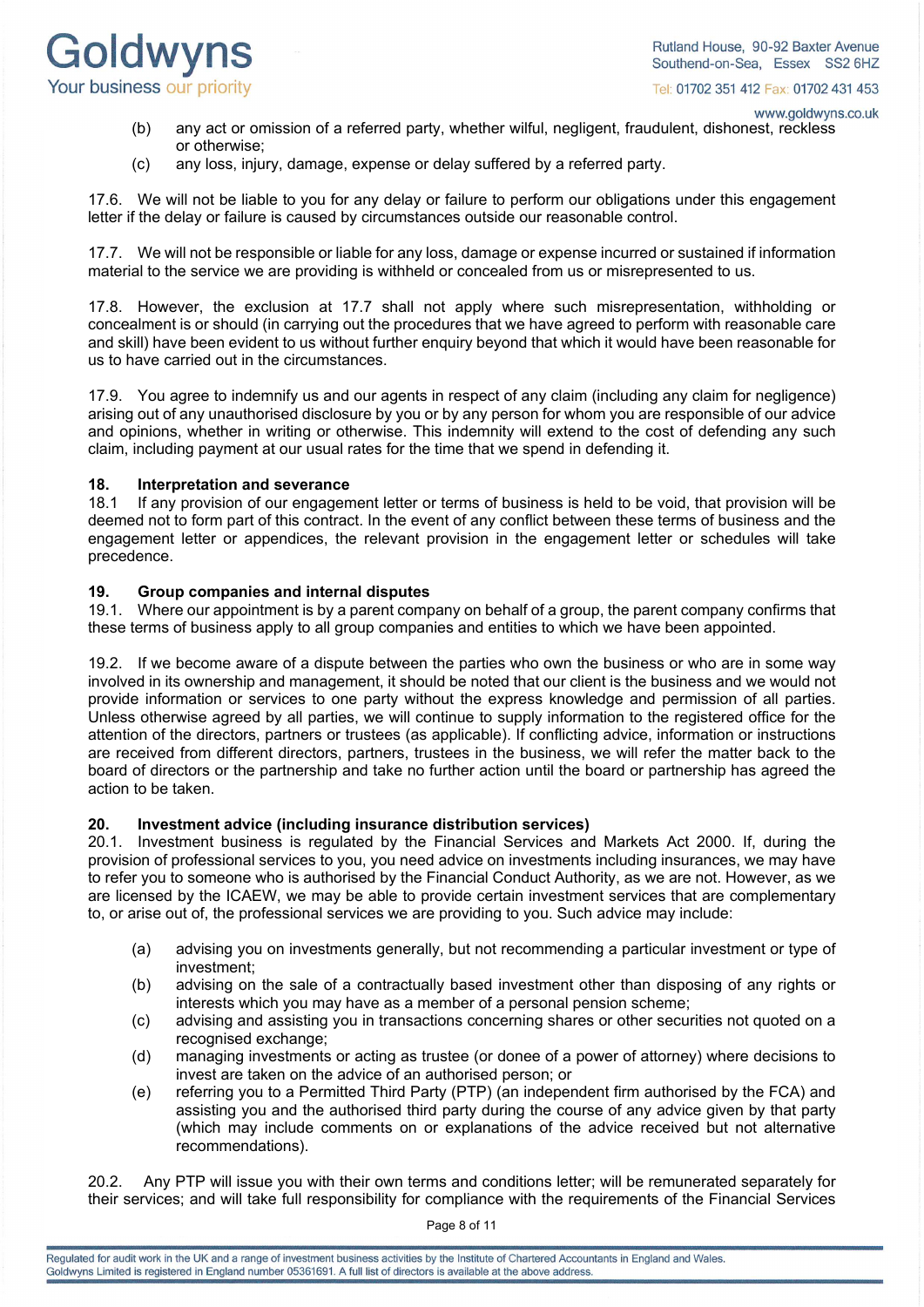

www.goldwyns.co.uk

and Markets Act 2000. When referring you to a PTP we may refer you to Goldwyns Wealth Management Limited.

20.3. We may also, on the understanding that the shares or other securities of the company are not publicly traded:

- (a) advise the company, existing or prospective shareholders in relation to exercising rights, taking benefits or share options valuation and methods;
- (b) arrange any agreements in connection with the issue, sale or transfer of the company's shares or securities;
- (c) arrange for the issue of the new shares; and
- (d) act as the addressee to receive acceptance of offer documents and associated correspondence.

### **21. Lien**

21.1 Insofar as we are permitted to so by law or by professional guidelines, we reserve the right to exercise a lien over all funds, documents and records in our possession relating to all engagements for you until all outstanding fees and disbursements are paid in full.

## **22. Limitation of third-party rights**

The advice and information we provide to you as part of our service is for your sole use, and not for any third party to whom you may communicate it, unless we have expressly agreed in the engagement letter that a specified third party may rely on our work. We accept no responsibility to third parties, including any group company to whom the engagement letter is not addressed, for any advice, information or material produced as part of our work for you which you make available to them. A party to this agreement is the only person who has the right to enforce any of its terms, and no rights or benefits are conferred on any third party under the Contracts (Rights of Third Parties) Act 1999.

### **23. Period of engagement and termination**

23.1. Unless otherwise agreed in our engagement letter, our work will begin when we receive implicit or explicit acceptance of that letter. Except as stated in that letter, we will not be responsible for periods before that date.

23.2. Each of us may terminate our agreement by giving not less than 21 days' notice in writing to the other party except if you fail to cooperate with us or we have reason to believe that you have provided us or HMRC with misleading information, in which case we may terminate this agreement immediately. Termination will be without prejudice to any rights that may have accrued to either of us before termination.

23.3. We reserve the right to terminate the engagement between us with immediate effect in the event of: your insolvency, bankruptcy or other arrangement being reached with creditors; an independence issue or change in the law which means we can no longer act; failure to pay our fees by the due dates; or either party being in breach of their obligations if this is not corrected within 30 days of being asked to do so.

23.4. In the event of termination of our contract, we will endeavour to agree with you the arrangements for the completion of work in progress at that time, unless we are required for legal or regulatory reasons to cease work immediately. In that event, we will not be required to carry out further work and shall not be responsible or liable for any consequences arising from termination.

23.5. If you engage us for a one-off piece of work (for example, advice on a one-off transaction or preparation of a tax return for one year only), the engagement ceases as soon as that work is completed. The date of completion of the work is taken to be the termination date, and we owe you no duties and we will not undertake further work beyond that date.

23.6. Where recurring work is provided (for example, ongoing compliance work such as the completion of annual tax returns), the engagement ceases on the relevant date in relation to the termination as set out above. Unless immediate termination applies, in practice this means that the relevant termination date is:

- (a) 21 days after the date of notice of termination; or
- (b) a later agreed date.

We owe you no duties beyond the date of termination and will not undertake any further work.

Page 9 of 11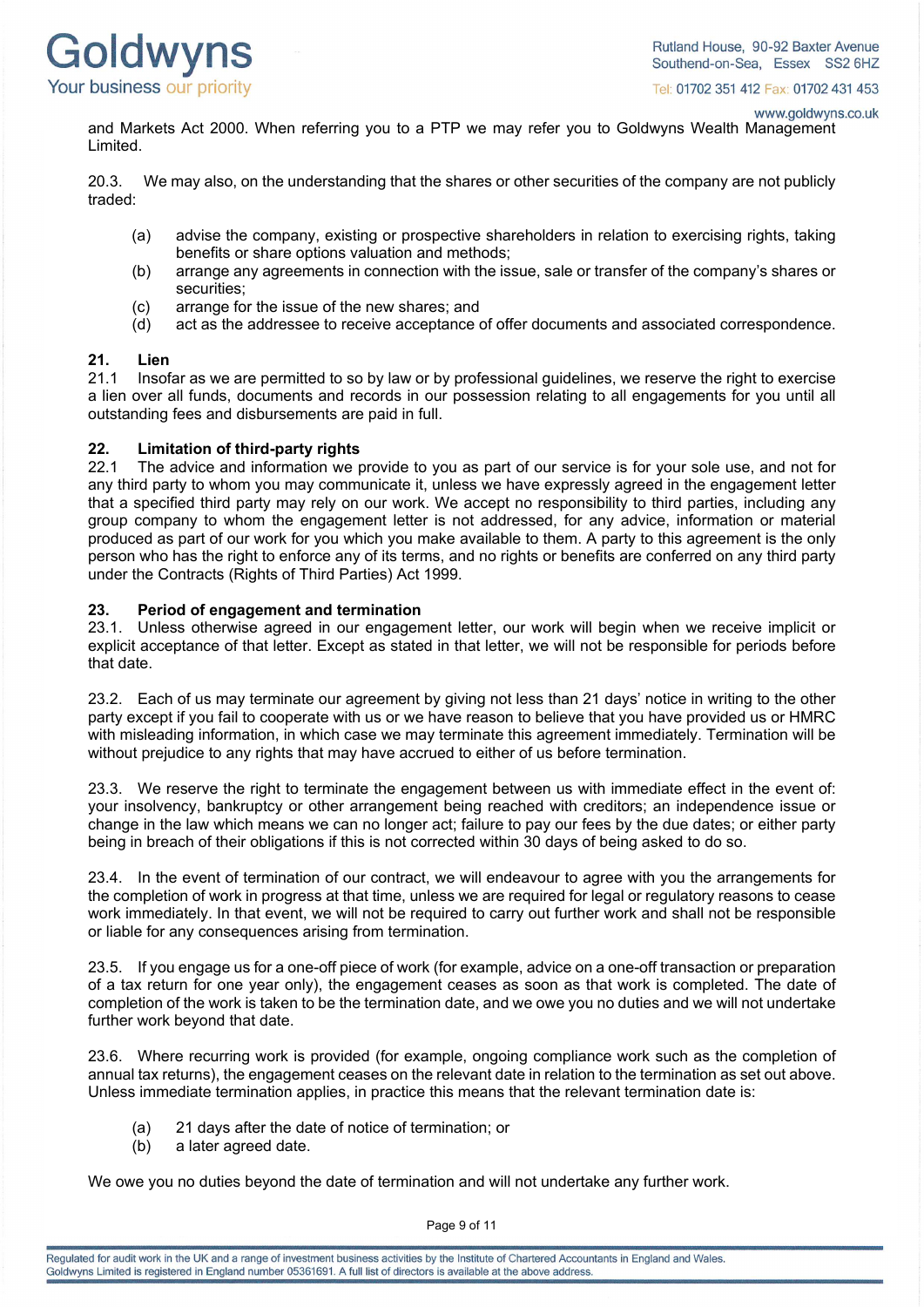

www.goldwyns.co.uk

23.7. Unless otherwise stated in the engagement letter, upon termination of the engagement we will be entitled to payment for the work carried out by us up to the date of termination, less any payments already received. We will render an invoice for this work to the extent not already invoiced for this engagement under these terms.

#### **24. Professional rules and statutory obligations**

24.1. We will observe and act in accordance with the Bye-laws, regulations and Code of Ethics of ICAEW including Professional Conduct in Relation to Taxation and will accept instructions to act for you on this basis.

24.2. In particular you give us the authority to correct errors made by HMRC or other regulatory body if we become aware of them. We will not be liable for any loss, damage or cost arising from our compliance with statutory or requlatory obligations. The requirements are available online at statutory or regulatory obligations. The requirements are available online at [icaew.com/en/membership/regulations-standards-and-guidance.](http://www.icaew.com/en/membership/regulations-standards-and-guidance)

24.3. We confirm that we are statutory auditors eligible to conduct audits under the Companies Act 2006. When conducting audit work, we are required to comply with the Ethical and Auditing Standards issued by the FRC, which can be accessed online at [www.frc.org.uk/Our-Work/Codes-Standards/Audit-and](http://www.frc.org.uk/Our-Work/Codes-Standards/Audit-and-assurance/Standards-and-guidance/Standards-and-guidance-for-auditors.aspx)[assurance/Standards-and-guidance/Standards-and-guidance-for-auditors.aspx.](http://www.frc.org.uk/Our-Work/Codes-Standards/Audit-and-assurance/Standards-and-guidance/Standards-and-guidance-for-auditors.aspx) We are also required to comply with the Audit Regulations and Guidance which can be accessed a[t icaew.com/en/technical/audit-and](http://www.icaew.com/en/technical/audit-and-assurance/working-in-the-regulated-area-of-audit)[assurance/working-in-the-regulated-area-of-audit.](http://www.icaew.com/en/technical/audit-and-assurance/working-in-the-regulated-area-of-audit)

24.4. We are registered to carry on audit work in the UK by the ICAEW. Details of our audit registration can be viewed at www.auditregister.org.uk, under reference number C001227750.

## **25. Quality control**

As part of our ongoing commitment to provide a quality service, our files are periodically reviewed by an independent regulatory or quality control body. These reviewers are highly experienced professionals and are bound by the same rules of confidentiality as our principals.

25.2. When dealing with HMRC on your behalf we are required to be honest and to take reasonable care to ensure that your returns are correct. To enable us to do this, you are required to be honest with us and to provide us with all necessary information in a timely manner. For more information about 'Your Charter' for your dealings with HMRC, visit [www.gov.uk/government/publications/your-charter.](http://www.gov.uk/government/publications/your-charter) To the best of our abilities, we will ensure that HMRC meet their side of the Charter in their dealings with you.

### **26. Reliance on advice**

We will endeavour to record all advice on important matters in writing. Advice given orally is not intended to be relied upon unless confirmed in writing. Therefore, if we provide oral advice (for example, during the course of a meeting or a telephone conversation) and you wish to be able to rely on that advice, you must ask for the advice to be confirmed by us in writing. Advice is valid as at the date it was given.

#### **27. Retention of papers**

27.1. You have a legal responsibility to retain documents and records relevant to your financial affairs. During the course of our work we may collect information from you and others relevant to your tax and financial affairs. We will return any original documents to you if requested.

27.2. Although certain documents may legally belong to you, we may destroy correspondence and other papers that we store electronically or otherwise that are more than seven years old, except documents we think may be of continuing significance. You must tell us if you wish us to keep any particular document for any longer period.

#### **28. Submission of documents**

28.1. We will require your authorisation before we can submit any final documents or returns on your behalf (and, for the avoidance of doubt, this encompasses signed tax personal tax returns, VAT returns, PAYE / payroll submissions, final accounts or other documents filed at Companies House and any other form of financial, regulatory or taxation returns made to any third party). The nature and form of this authority is at our absolute discretion and may be oral, written, electronic, formal or implicit as the circumstances dictate. We also reserve the right to vary our requirements without prior notice.

28.2. It is your responsibility to ensure these submissions are made in adequate time to the relevant parties, and we do not hold primary responsibility for ensuring this is done, although we may levy additional charges if

Page 10 of 11